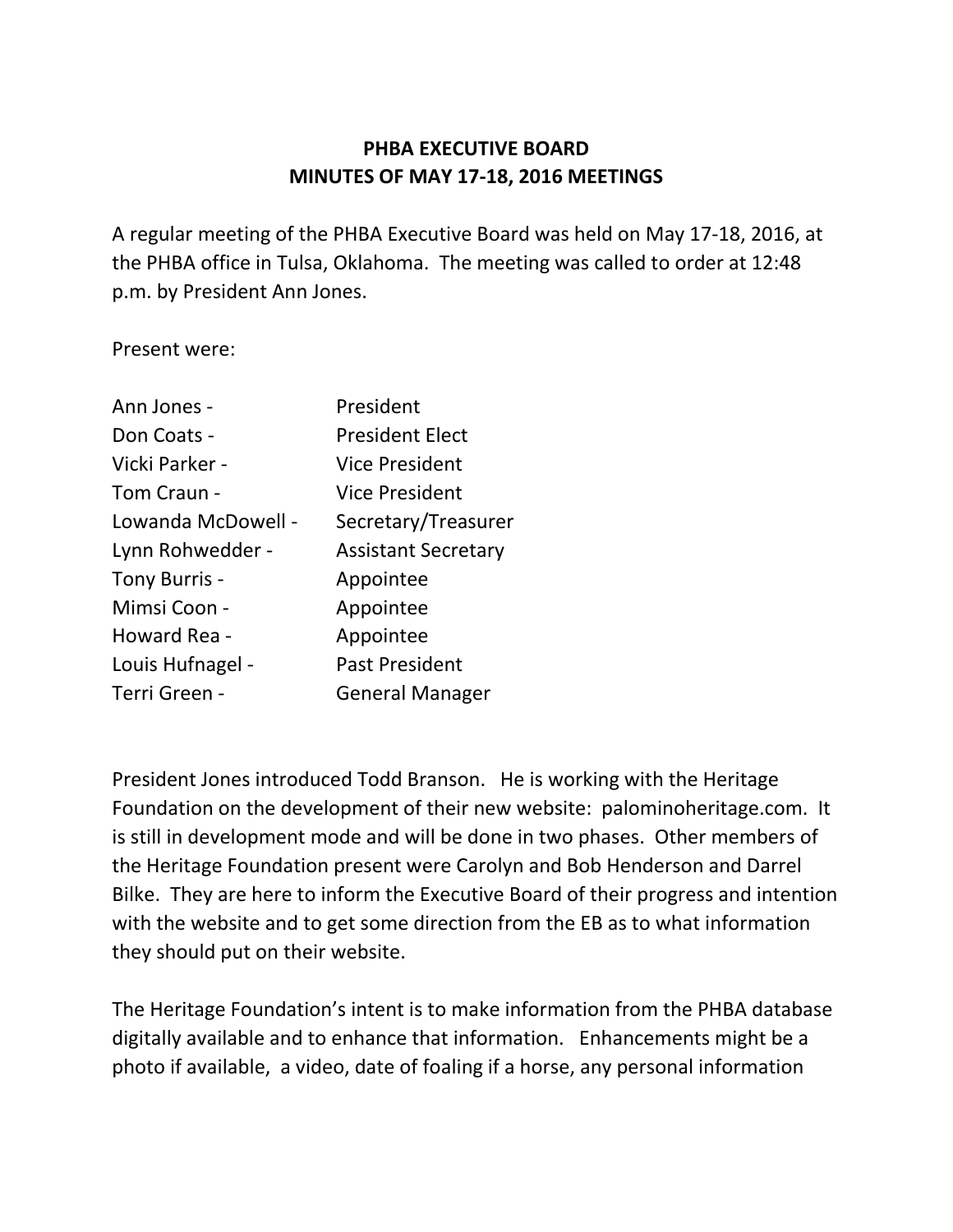# **MINUTES OF 5/17/16-5/18/16 EB MEETING – PAGE 2:**

about an individual that is of public record, plus a possible bio of accomplishments with PHBA. They want to start with PHBA Past Presidents (open, amateur and youth) and Hall of Fame recipients. They will start with PP#1 and go forward. Same for Hall of Fame. They are asking the EB for guidance as to how far to go with the information put on the website.

President Jones thanked them for the presentation and said the EB would get back to the Heritage Foundation after consideration.

Carolyn Henderson stated there will be no Heritage Classes at the World Show this year and that they are sponsoring two classes and doing a one page ad in the World Show Program.

Carolyn also stated that there is a picture in the museum of Will Rogers from 1948. It is his  $69<sup>th</sup>$  birthday and there are 1500 horses in the photo in Claremore, OK. 75 of those horses are palomino. The Heritage Foundation will be placing a wreath on his tomb on Nov. 5 or 6 during the Color Breed Congress. There will be an email reminder of this event.

Darrel Bilke also stated that OSU received a \$2,000,000.00 donation from a prominent palomino breeder's estate and built a new equine breeding facility. There is an Oren Mixer palomino mare and foal print hanging there.

That was the conclusion of the presentation from the Heritage Foundation. The Heritage Foundation members left the meeting.

Discussion was held about the information presented. Tom Craun made a motion and Mimsi Coon seconded to accept the proposal of the Heritage Foundation website with only historical information being put on the site. No current year information and pending legal review of the information they intend to put on the site. After further discussion about legal concerns and that the current year strictly be on the PHBA website, the motion passed.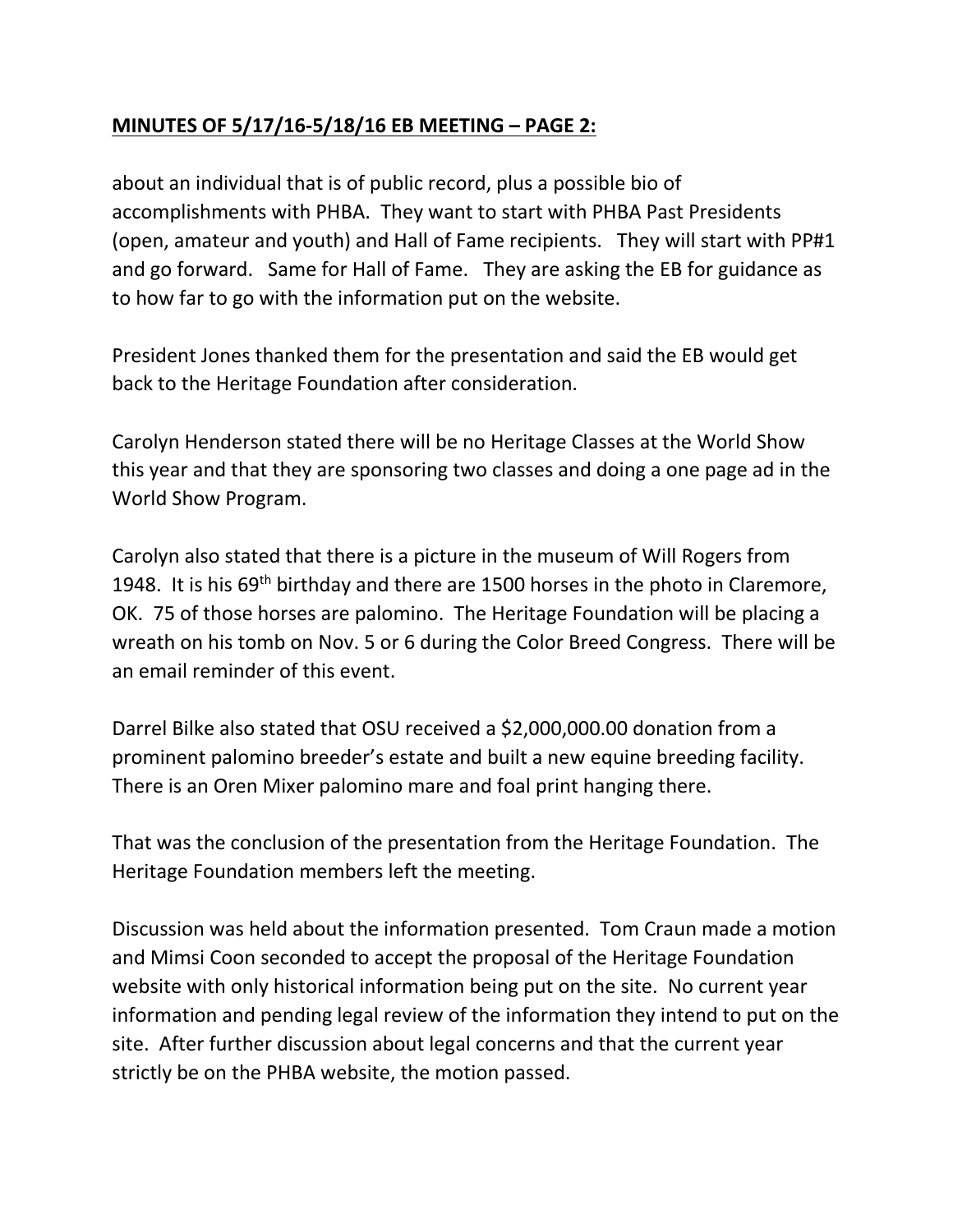# **MINUTES OF 5/17/16-5/18/16 BOARD MEETING – PAGE 3:**

President Jones moved to the next order of business, the PHBA Board meeting minutes from March 9-12, 2016.

There were five corrections made to the minutes.

- 1. In the first sentence of Paragraph 5, strike the word "to" and change "application" to "implementation".
- 2. Pg. 3, paragraph 3, change 10 business days to 10 calendar days.
- 3. Pg. 3, paragraph 7, change DAK to DAC.
- 4. Pg. 4, paragraph 1, line 3, change division to divisions.

Tom Craun made a motion to approve the minutes with the corrections; Mimsi Coon seconded. Motion passes.

The next business was the Executive Board meeting minutes from March 13, 2016. There was one corrected noted. On Page 2, Paragraph 3, change Bircher to Bercher.

Howard Rea made a motion to approve with correction; Tom Craun seconded. Motion passes.

Louis Hufnagel brought up some old business on how is the search for catastrophic loss insurance for the World Show going. Terri said she checked with Bob Henderson and he knows it exists but doesn't sell it. She is checking with Mike Fester and he will get back to her. Louis knows the person who handles that for Congress and he will do some checking. Patria was supposed to write AQHA a letter inquiring from them but that hasn't been done yet.

Lowanda asked if Centric Software representative was going to be here; Terri said he is out of the country and has been elusive about responding to communications from her.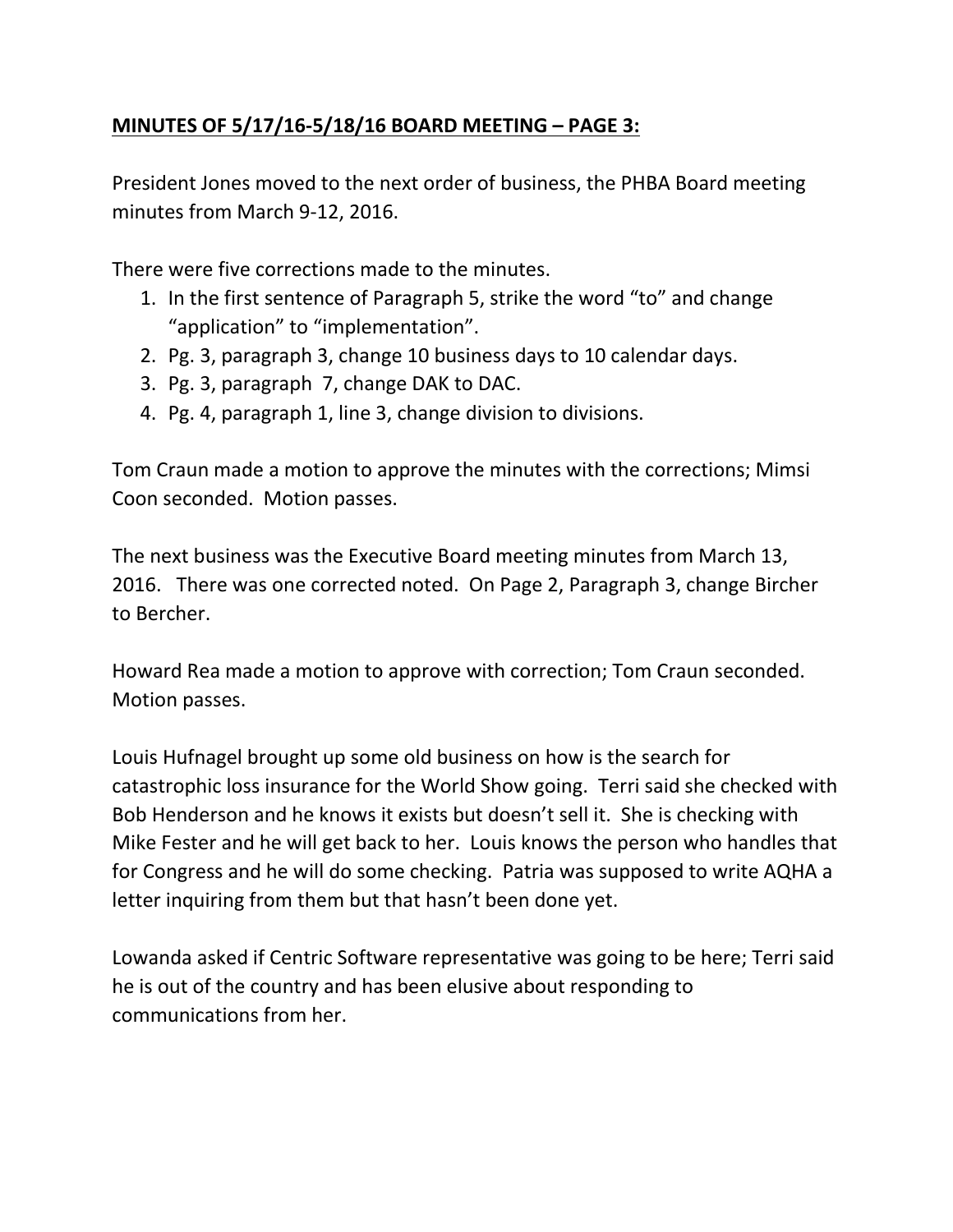# **MINUTES OF 5/17/16-5/18/ PHBA EB MEETING – PAGE 4:**

President Jones asked Lowanda to give the financial report. Lowanda requested that be moved until later in the meeting. Tom Craun made a motion to take agenda items out of order. Tony Burris seconded. Motion passes.

The next order of business was the General Managers report. Terri Green stated the 2016 National Convention was largely successful. The bill for the convention was \$14,000.00.

Discussion was had about the location of the 2017 National Convention. Possible new locations were discussed as were the financial impact of moving the convention from Tulsa. Howard Rea made a motion to have the 2017 National Convention in Tulsa. Tom Craun seconded. Motion passes.

Terri then gave an update on the World Show.

1. Sponsors and pledged: The \$5,000.00 check and contract from Dr. Bercher was received in the office yesterday.

Terri reviewed a list of World Show Program ads that have been taken so far.

- 2. A veterinarian has been hired.
- 3. Two vendor contracts are in; 5 or 6 more expected.
- 4. Has some quotes from farriers; still checking with others.
- 5. Palomino Bred Golden Horse Award: There has been a saddle sponsored for the PB Golden Horse award. Discussion was held about what to do about the reserve award and what criteria to use for the award and what name to put on the award.

Tony Burris and Howard Rea offered to split the sponsorship of a belt buckle for the reserve award.

The name for the award will be Palomino Bred High Point.

Don Coats made a motion that the award goes to the open Palomino Bred division; Vicki Parker seconded. Motion passes.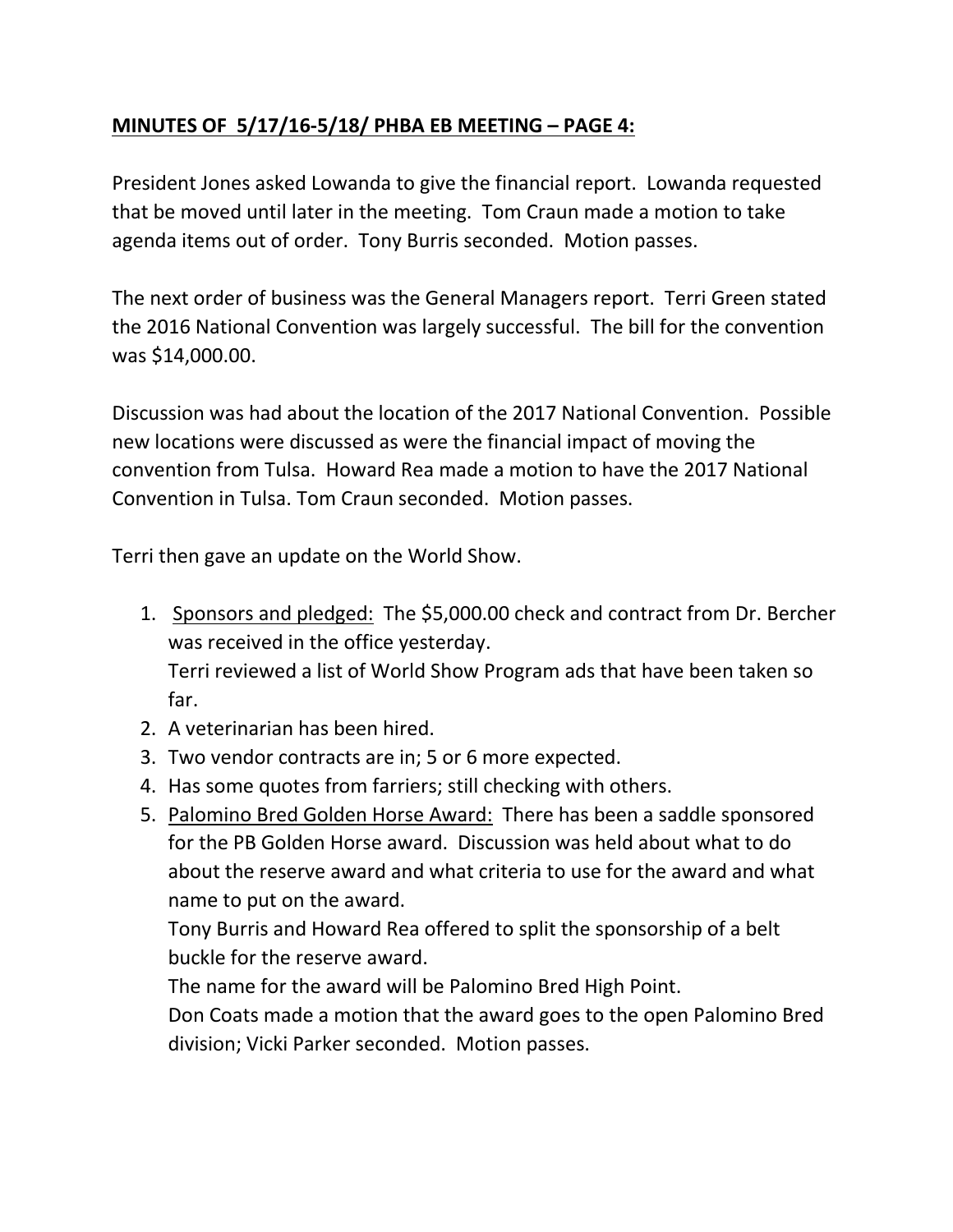# **MINUTES OF 5/17/16-5/18/16 PHBA EB MEETING – PAGE 5:**

Terri then gave an update on the new computer software. There has been no change since convention. She can't get the software rep from Centric Software to come to the office and he has been very elusive about responding to communication. It has been a year since the purchase was made for the software. \$2,500.00 has been paid, which is half of the total cost. Discussion was had about the situation and possible solutions.

6. Terri then presented a proposal from the Judges Committee to take all responsibility for the World Show judges from the Executive Board. They have come up with the World Show Judges Hiring Guidelines. Discussion was had. Howard Rea moved to accept the proposal from the Judges Committee; Lowanda McDowell seconded. Motion passes.

The next order of business was the All Time Leading Dam Report. Don Coats brought the issue up due to communication with a breeder who was not satisfied with the results reported on his mare. After discussion about the report and computer issues that do not allow the production of an accurate report, Louis Hufnagel motioned to delete the Leading Sire and Dam Reports from the website; Lowanda McDowell seconded. Motion passes.

The next order of business was a World Show credit to Sandy Bendele. Terri Green stated Sandy has inquired if her credit could be applied to the Amateur Team Tournament awards. After discussion about what premium book states it was decided that a letter be written to Sandy explaining that our current rules provide the use of credits for World Show fees be applied to World Show showing fees only.

2:43 p.m. – break 2:54 p.m. – resume meeting

Terri Green clarified the role of the EB members at the World Show. It is as goodwill ambassadors only. Interpretation of the rules in the premium book is left to show management.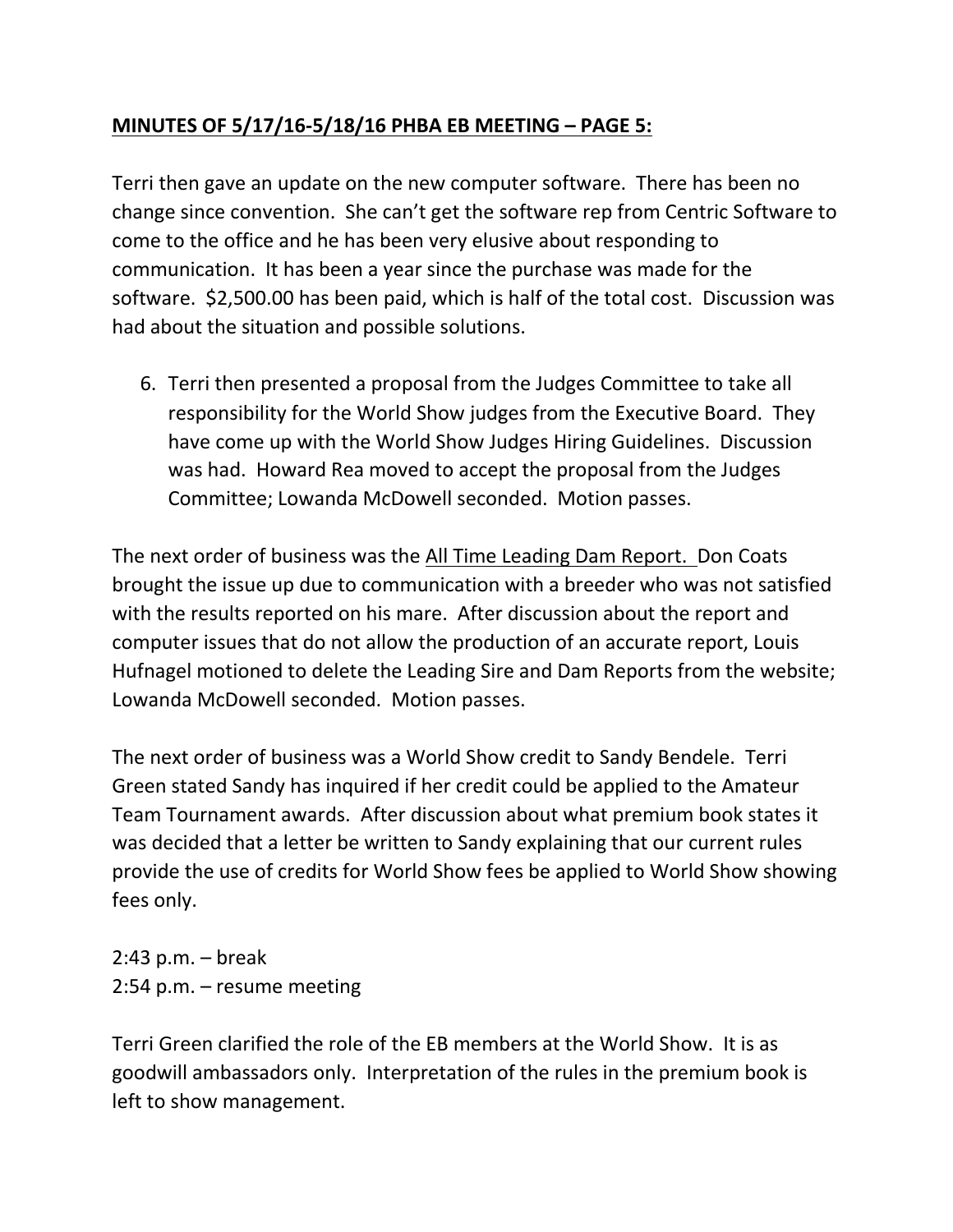# **MINUTES OF 5/17/16-5/18/16 PHBA EB MEETING – PAGE 6:**

President Jones next order of business was the Standing Committee list. She wants to cut down on the committees by combining those that are related and dispense of committees that are no longer needed. The following changes were made:

- 1. Suspend Awards Committee.
- 2. Suspend National Convention Site & Planning.
- 3. Combine Financial Management with Resources & Sponsorship.
- 4. Combine Marketing & Public Relations with Web & Computer.
- 5. Combine Public Policy & Animal Welfare with Professional Horseman.

The next order of business was the action taken by the Judges Committee and Terri Green to allow the Nebraska affiliate to hire an AQHA carded judge due to the fact that no carded PHBA judges live within a reasonable distance to their show. The same situation was had by the North Carolina affiliate.

The actions the Judges Committee took for the 2017 rulebook were reviewed.

The next order of business was on Page 30 of our meeting booklet regarding Rule 3312. Halter Classes – EQUIPMENT.

Discussions were had regarding the use of a lip chain. The following actions were taken, but prior to them being implemented they will be submitted immediately to the Show Rules Committee for approval. The Show Rules Committee will be charged with answering by June 10, 2016. The EB will hold a conference call on June 13 to discuss what the Show Rules Committee came back with.

Howard Rea made a motion to include lip chord as stated in the AQHA Rulebook. Louis Hufnagel seconded. Motion passes.

Vicki Parker made a motion to strike 3312 E. 4) mares, geldings in an open division, and add the wording "mares, geldings in an open division" under 3312 D where appropriate. Tom Craun seconded. Motion passes.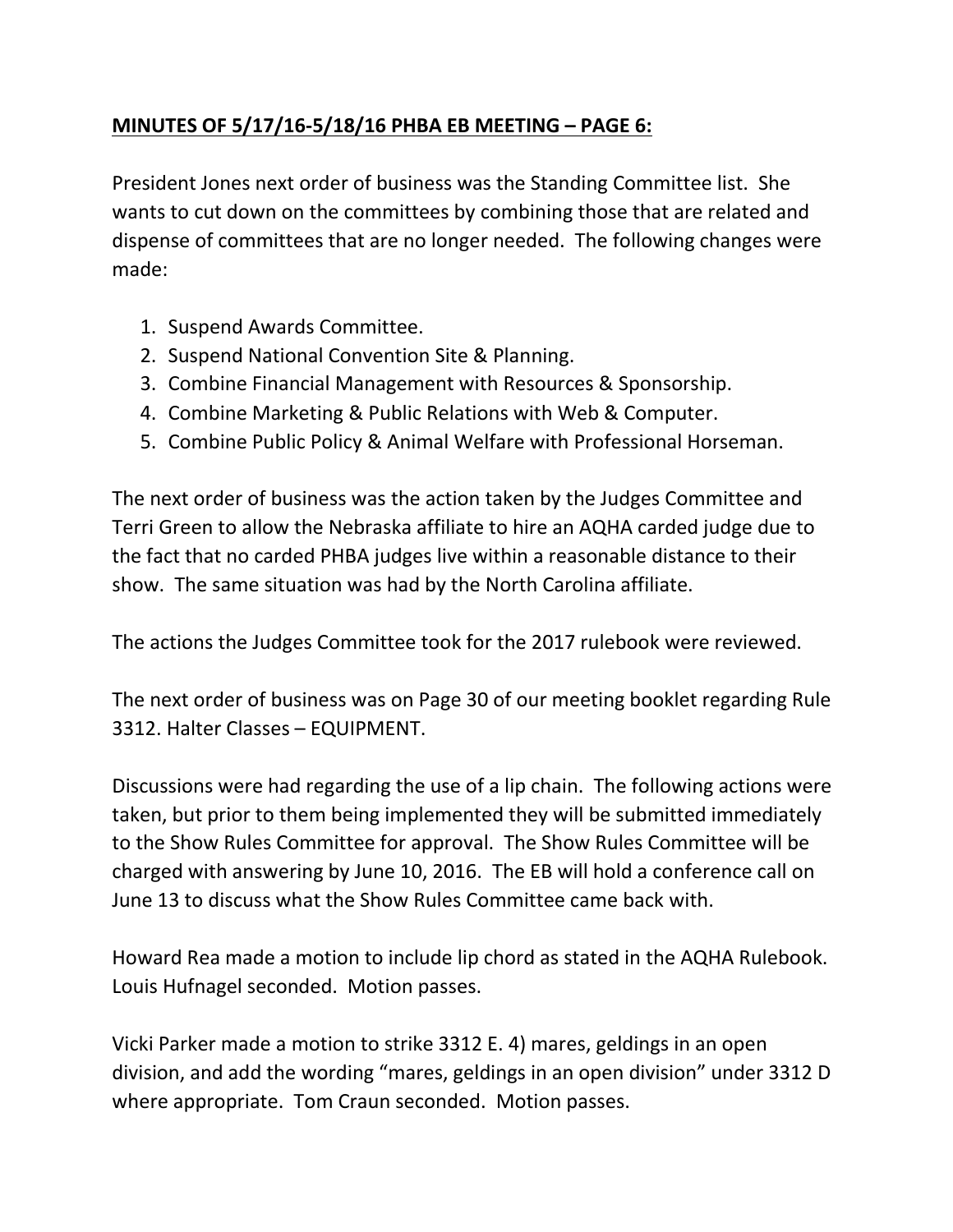# **MINUTES OF 5/17/16-5/18/16 EB MEETING – PAGE 7:**

The Elite Stallion class at Congress was brought up and discussed. No action taken.

The next order of business was to vote on the actions taken by the Standing Committees at the National Convention.

**APA MEMBERSHIP COMMITTEE:** Howard Rea made a motion to ratify the actions taken by the committee. Tom Craun seconded. Motion passes.

**AMATEUR COMMITTEE AND AMATEUR ASSOCIATION:** Tom Craun made a motion to ratify the actions taken by the committee. Vicki Parker seconded. Discussion was held. Lowanda McDowell corrected the loss figure on the Treasurer's report. Motion passes.

**AWARDS COMMITTEE:** Vicki Parker made a motion to put Rule 1092 back into the Rulebook. Louis Hufnagel seconded. After discussion, the motion and second were withdrawn.

Louis Hufnagel made a motion to put Rule 1092 in the Rulebook and to change Rule 3365 to read the same as Rule 1092. Tom Craun seconded. Motion passes.

Vicki Parker made a motion to ratify the actions of the Awards Committee with changes. Lowanda McDowell seconded. First paragraph, first sentence, change Finance to Awards. Motion passes.

**BENEFIT AUCTION COMMITTEE:** Lowanda McDowell made a motion to ratify the actions of the committee. Howard Rea seconded. Motion passes.

**BY-LAWS & GENERAL RULES COMMITTEE:** Tony Burris made a motion to ratify the actions of the committee. Tom Craun seconded. Motion passes.

**CATTLE COMMITTEE:** Louis Hufnagel made a motion to ratify the actions of the committee. Howard Rea seconded. Discussion. Tom Craun asked if there was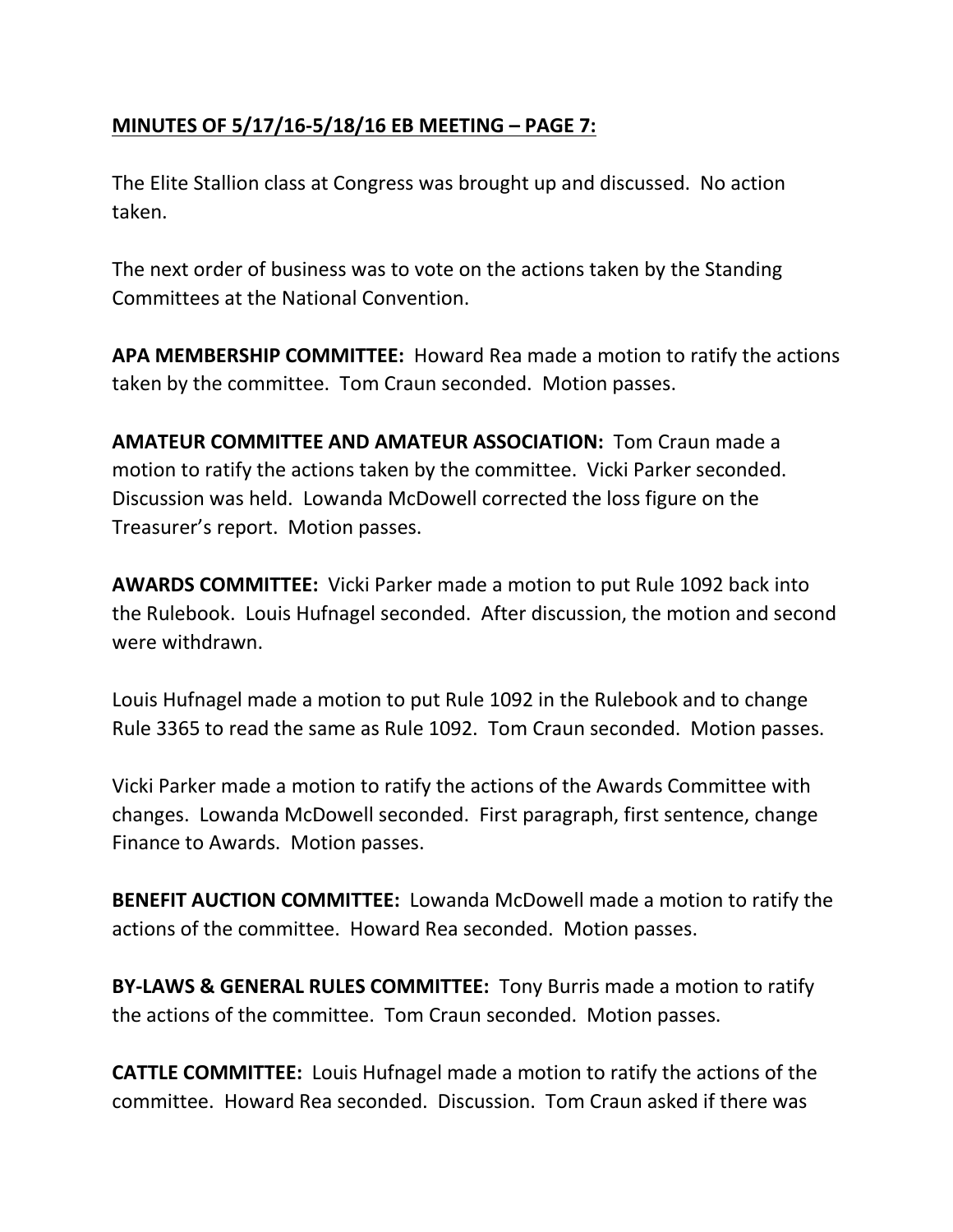## **MINUTES OF 5/17/16-5/18/16 EB MEETING – PAGE 8:**

anything done about the 2015 financial report of the cattle classes. Terri Green stated there wasn't. Motion passes.

**FINANCE COMMITTEE:** Lowanda McDowell made a motion to ratify the actions taken by the committee with the clarification that the traveling booth expense for Congress that was approved is for 2017. Louis Hufnagel seconded. Motion passes.

**HALL OF FAME:** Discussion was had regarding the number of inductees allowed. The criteria for induction is not in the Rulebook, it is on the website. The standing committee is made up of PHBA Past Presidents. Louis Hufnagel made a motion to ratify the actions of the committee. Tony Burris seconded. Motion passes.

**JUDGES COMMITTEE:** Mimsi Coon made a motion to ratify the actions of the committee. Tom Craun seconded. Motion passes.

**MARKETING & PUBLIC RELATIONS:** Vicki Parker made a motion to ratify the actions of the committee. Louis Hufnagel seconded. Motion passes.

**NATIONAL CONVENTION PLANNING:** Mimsi Coon made a motion to ratify the actions of the committee. Louis Hufnagel seconded. Motion passes.

**NOMINATING COMMITTEE:** Discussion was had to correct the spelling of Mary Ann Fielitz and Lowanda McDowell's names. Mimsi Coon made a motion to ratify the actions of the committee with corrections. Louis Hufnagel seconded. Motion passes.

**PUBLIC POLICY & ANIMAL WELFARE:** Discussion was had to correct typos. William Parker in first sentence. Hayley Eberly's name and in the last paragraph "pursue". Howard Rea made a motion to ratify the actions of the committee with changes. Mimsi Coon seconded. Motion passes.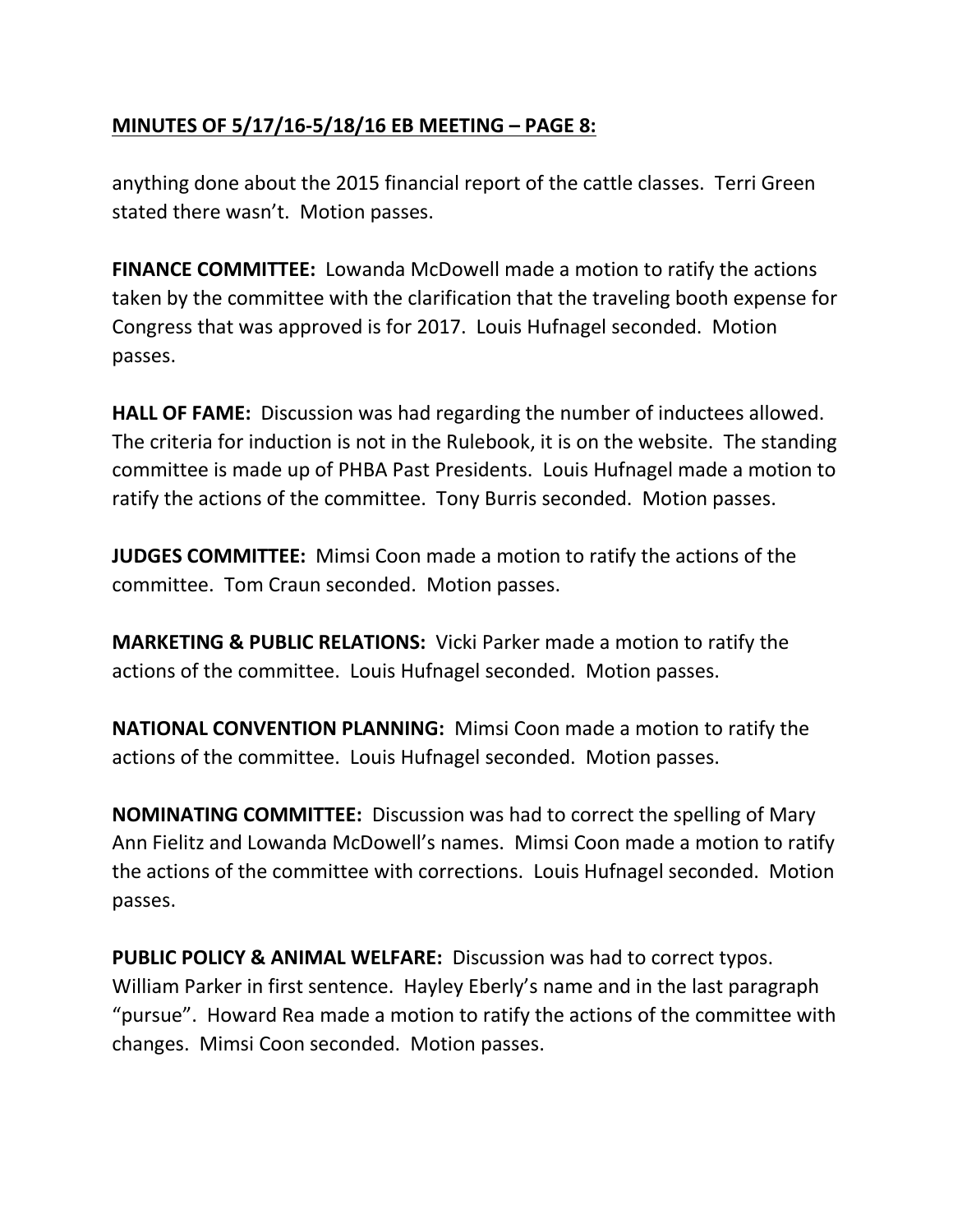# **MINUTES OF 5/17/16-5/18/16 EB MEETING – PAGE 9:**

**PROFESSIONAL HORSEMAN/TRAINERS CRISIS FUND:** Howard Rea made a motion to table until the EB gets more information. Louis Hufnagel seconded. Motion passes.

**RECREATIONAL RIDING:** Discussion was had about the program rules and fees. Louis Hufnagel made a motion to write the Committee Chair a letter asking that the committee explain how they can justify the costs of the program and what they can do to fund the program. Vicki Parker seconded. Motion passes.

Tom Craun made a motion to table the committee report. Howard Rea seconded. Motion passes.

**REGISTRATION, TRANSFERS & BREEDERS:** Howard Rea made a motion to ratify the actions of the committee. Vicki Parker seconded. Both the motion and second were withdrawn.

Discussion of Rule 506 was had. Howard Rea made a motion to recommend to the Registration Committee to delete Rule 539 A through G from the Rulebook. Tom Craun seconded. Motion passes.

Vicki Parker made a motion to deny Les Baskerville's request to have the registration/transfer special at a show. Lowanda McDowell seconded. Motion passes.

Howard Rea made a motion to deny the changes to Rule 506. Tony Burris seconded. Motion passes.

Tony Burris made a motion to table approval of the report. Tom Craun seconded. Motion passes.

**SHOW MANAGEMENT:** Louis Hufnagel made a motion to ratify the actions of the committee. Tony Burris seconded. Motion passes.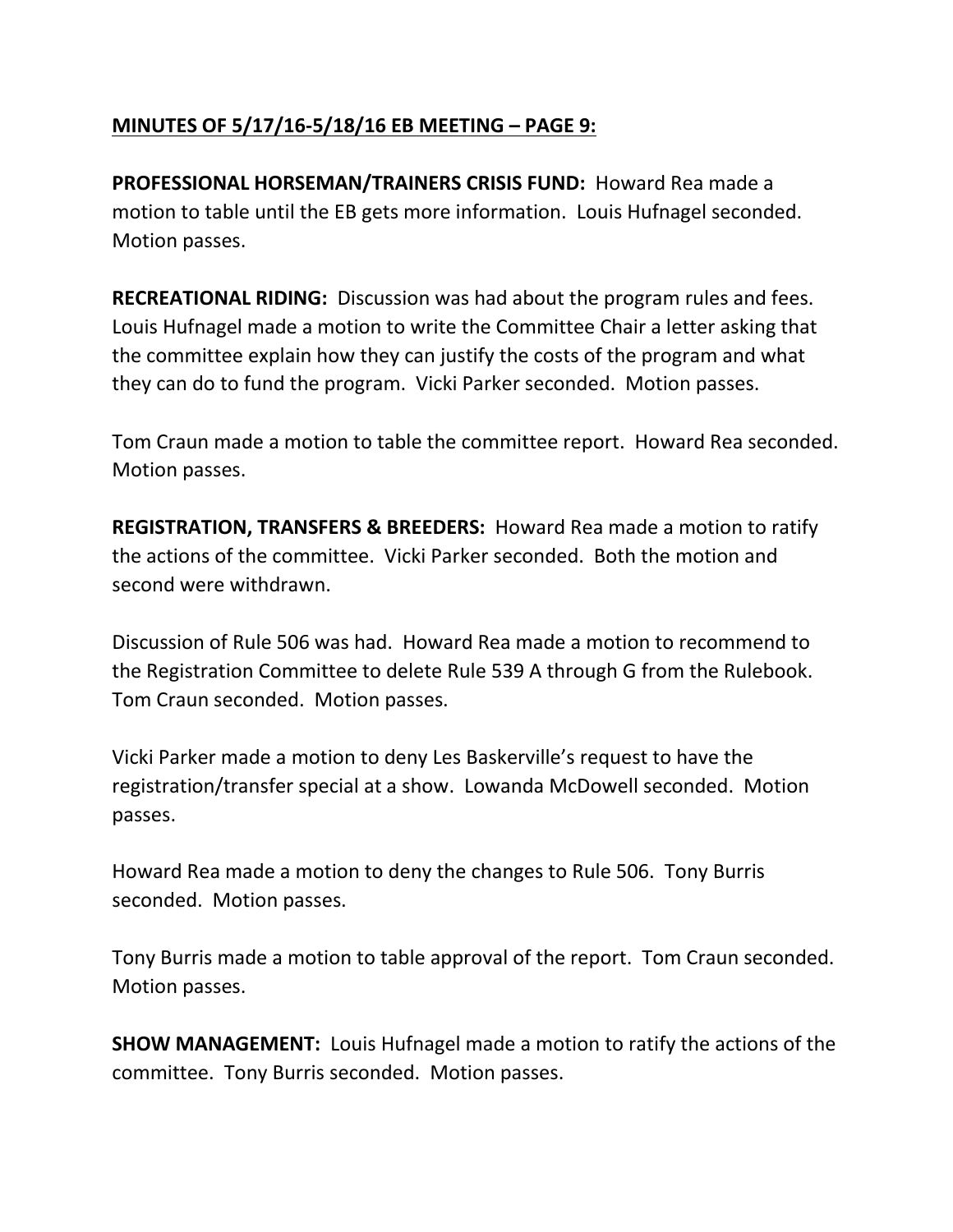# **MINUTES OF 5/17/16-5/18/16 EB MEETING – PAGE 10:**

**SHOW RULES:** President Jones stated this report will be held for approval until later in the meeting.

**WEB & COMPUTER:** Louis Hufnagel made a motion to ratify the actions of the committee. Howard Rea seconded. Motion passes.

**WORLD SHOW COMMITTEE:** Louis Hufnagel made a motion to ratify the actions of the committee. Mimsi Coon seconded. Motion passes.

Louis Hufnagel asked to bring up some new business. He believes we need to reinstate qualification for the world show by attending a certain number of PHBA shows. Some discussion was had.

Tom Craun made a motion to recess at 5:06 p.m. Tony Burris seconded. Motion passes.

#### **May 18, 2016 – 8:33 a.m.**

Tom Craun motioned to reconvene.

President Ann Jones asked Treasurer Lowanda McDowell for the financial report. Lowanda stated that the loss for the first quarter of 2016 is greater than for the first quarter of 2015. We have received a check for \$6,000.00 for billboard rental. However, income is down so we still need to cut back on expenses.

Lowanda pointed out the PIP is overpaid by \$4,419.00. Discussion was had about who chairs the program and what action needs to be taken. Howard Rea made a motion to suspend the PIP at this time and have the PIP Committee/Board work on how to keep it going and for there to be no payouts until that happens. Tony Burris seconded.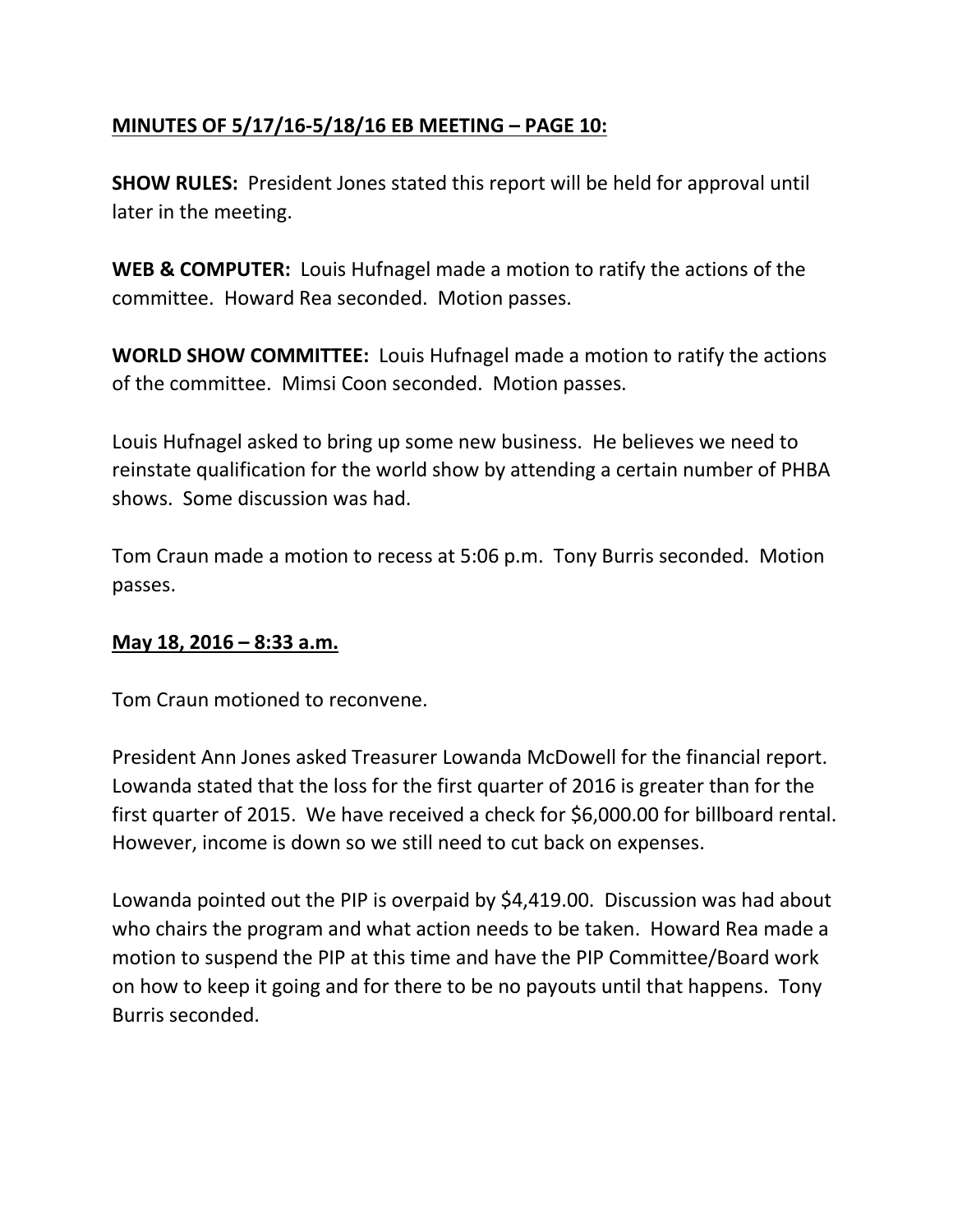# **MINUTES OF 5/17/16-5/18/16 EB MEETING – PAGE 11:**

President Jones wants an EB member to chair to Committee and Mimsi Coon was appointed. Other committee members will be the chairs of the Registration Committee, Computer Committee, Finance Committee, Show Rules Committee and a member at large to be appointed by Committee Chair.

Motion passes.

Lowanda then pointed out that a lot of APA membership checks are mailed out that are very small. The practice has been to mail checks quarterly no matter what the size. Lowanda made a motion to stop sending quarterly checks if the amount is not at least \$100.00. Louis Hufnagel seconded. Motion passes.

Tom Craun made a motion to accept the financial report. Howard Rea seconded. Discussion was had about how many lifetime members we have. Terri Green reported it was approximately 1800. Motion passes.

President Jones moves back to new business and picks up on the National Convention Standing Committee minutes.

**YOUTH COMMITTEE:** Howard Rea motions to ratify the actions of the committee. Mimsi Coon seconded. Motion passes.

**LONG RANGE PLANNING:** Louis Hufnagel motions to ratify the actions of the committee. Tom Craun seconded. One correction noted in the spelling of David Dillin's name. Motion passes.

**PALOMINO PERFORMANCE PROGRAM:** Discussion was had about what the program is and how many participants are enrolled. Louis Hufnagel made a motion to ratify the actions of the committee. Tom Craun seconded. Motion passes.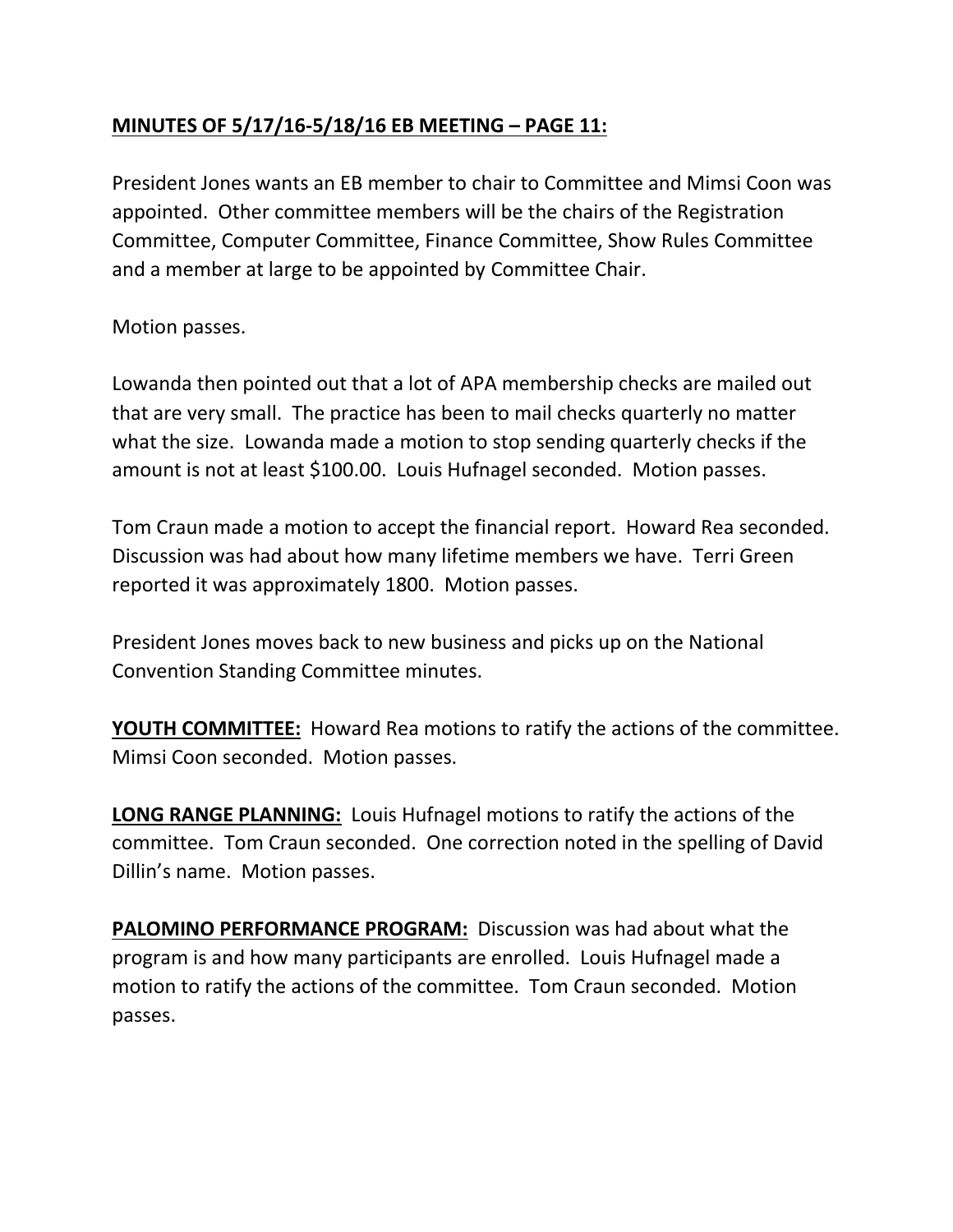# **MINUTES OF 5/17/16-5/18/16 EB MEETING – PAGE 12:**

### **SHOW RULES:**

Vicki Parker made a motion to put Rules 3162, 3163, 3372 and 3373 in the Rulebook under JUDING CONSIDERATIONS. Mimsi Coon seconded. Motion passes.

Rule 3319: Howard Rea made a motion to ratify the actions of the committee. Mimsi Coon seconded. Motion passes.

Rule 3360: Mimsi Coon made a motion to reverse the committee's denial of the changes to the rule. Louis Hufnagel seconded. 5 in favor, 3 against. Motion passes.

Rule 3361: Tony Burris made a motion to ratify committee's action. Mimsi Coon seconded. This rule should mirror wording in Rule 1092. Motion passes.

Rules 3600-3608: Howard Rea made a motion to overturn the Committee's action. Mimsi Coon seconded. In favor 5; against 3. Motion passes.

Rule 3617 Ranch Riding: Lowanda McDowell made a motion that the rule read: A horse may not cross enter within a program (Open, Amateur, Youth & Walk/Trot) at the same show, but may cross enter between programs (i.e. a horse that shows in youth western pleasure can show in open ranch riding). Tom Craun seconded. 1 against; motion passes.

10:05 a.m. break – resume 10:15 a.m.

Rule 5001: Tony Burris made a motion to ratify the actions of the committee. Howard Rea seconded. Motion passes.

Rule 5002: Lowanda McDowell made a motion to ratify the actions of the committee. Tom Craun seconded. Motion passes.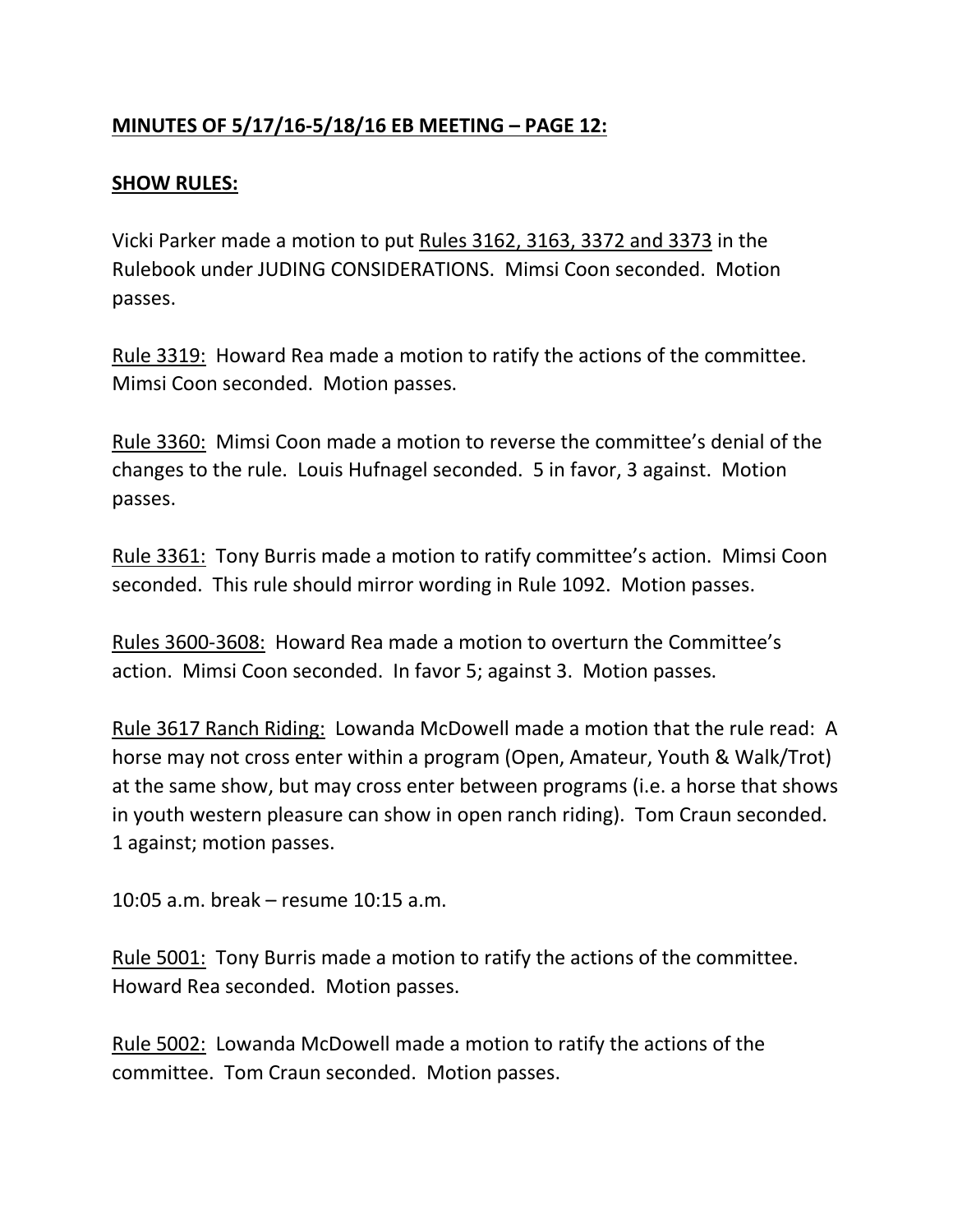### **MINUTES OF 5/17/16-5/18/16 EB MEETING – PAGE 13:**

Rule 5008: No action.

Rule 5207: Tony Burris made a motion to ratify the actions of the committee. Howard Rea seconded. Motion passes.

Rule 6009: Tom Craun made a motion to ratify the actions of the committee. Howard Rea seconded. Motion passes.

Rule 6331: Vicki Parker made a motion to ratify the actions of the committee. Howard Rea seconded. Motion passes.

Rule 6410: Howard Rea motioned to ratify the actions of the committee. Vick Parker seconded Motion passes.

Rule 6411: Lowanda McDowell made a motion to ratify the actions of the committee. Tony Burris seconded. Motion passes.

Rule 6009: Vicki Parker made a motion to ratify the actions of the committee. Mimsi Coon seconded. Motion passes.

AQHA LIP CHAIN RULE: Vicki Parker made a motion to ratify the actions of the committee. Louis Hufnagel seconded. Motion passes.

NSBA RULE CHANGE- SHOW SECRETARY: Tony Burris made a motion to ratify the actions of the committee. Howard Rea seconded. Motion passes.

Rule 3306: Lowanda McDowell made a motion to ratify the actions of the committee. Howard Rea seconded. Motion passes.

Rule 3302: Vicki Parker made a motion to ratify the actions of the committee. Mimsi Coon seconded. Motion passes.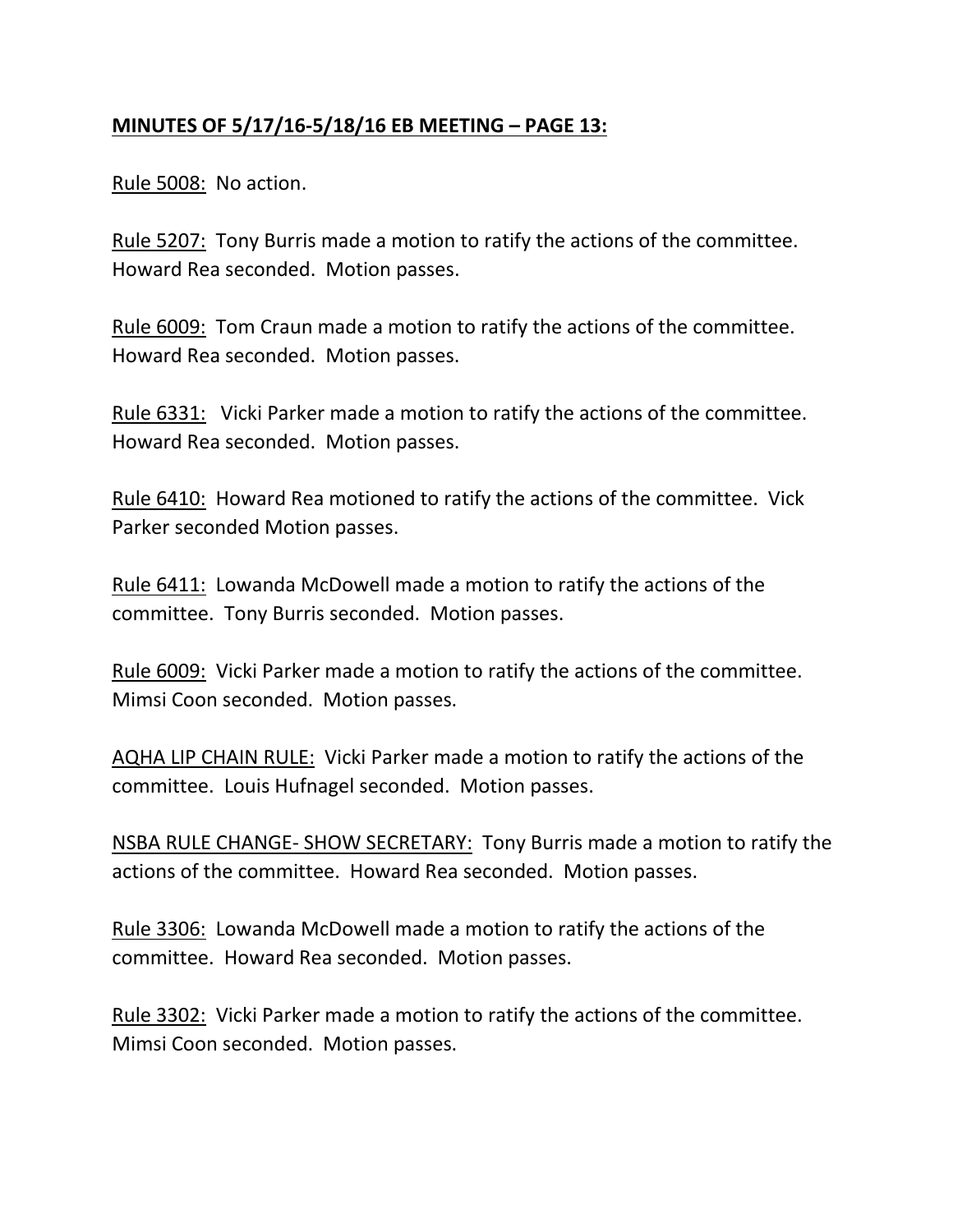## **MINUTES OF 5/17/16-5/18/16 EB MEETING – PAGE 14:**

Rule 3308: Howard Rea made a motion to ratify the actions of the committee. Tony Burris seconded. Motion passes.

Rule 3594 (change to 3593): Louis Hufnagel made a motion to ratify the actions of the committee. Tom Craun seconded. Motion failed.

Louis Hufnagel made a motion that the first sentence of Rule 3593 read: The obstacle consisting of four (4) logs or rails laid in a minimum 6' square box. Tom Craun seconded. Motion passes.

Rule 6204: Tony Burris made a motion to ratify the actions of the committee. Mimsi Coon seconded. Motion passes.

Rule 6207G: Howard Rea made a motion to ratify the actions of the committee. Don Coats seconded. Motion passes.

:

Rule 6258: Howard Rea made a motion to ratify the action of the committee. Louis Hufnagel seconded. Motion passes.

Rule 6235: Vicki Parker made a motion to ratify the action of the committee. Howard Rea seconded. Motion passes.

NRHA RULE CHANGE – PHBA Rule 3644: Don Coats made a motion to ratify the action of the committee. Louis Hufnagel seconded. Motion passes.

Rule 3645: Howard Rea made a motion to ratify the action of the committee. Mimsi Coon seconded. Motion passes.

PHBA Reining Patters 1, 3 and 7: Louis Hufnagel made a motion to ratify the action of the committee. Tony Buris seconded. Motion passes.

NEW PATTERNS BOTH NRHA & AQHA: Louis Hufnagel made a motion to ratify the actions of the committee. Howard Rea seconded. Motion passes.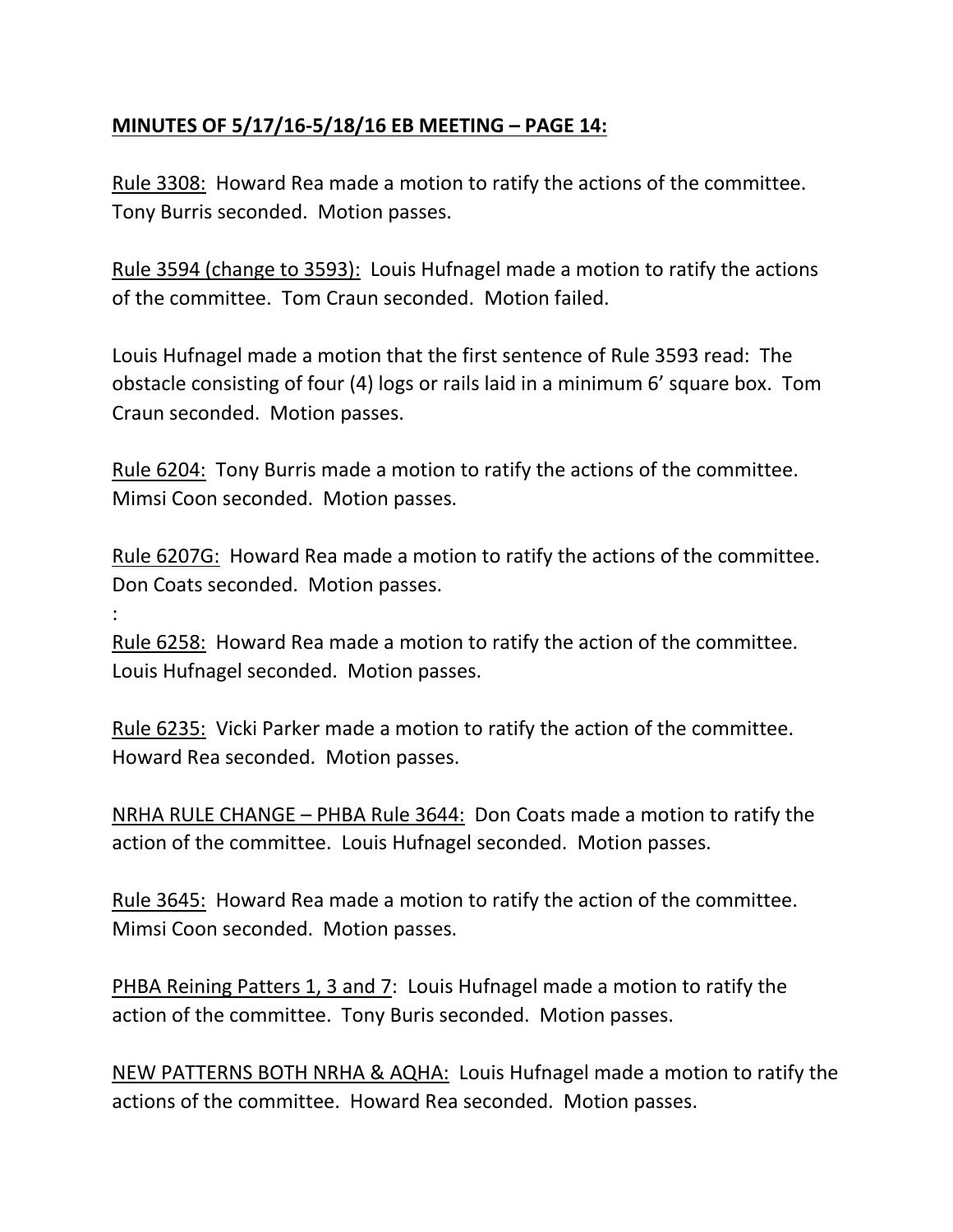### **MINUTES OF 5/17/16-5/18/16 EB MEETING – PAGE 15:**

Rule 3166: Vicki Parker made a motion to ratify the action of the committee. Tony Burris seconded. Motion passes.

Rule 3515: Howard Rea made a motion to ratify the actions of the committee. Mimsi Coon seconded.

Louis Hufnagel made a motion to amend Rule 3515. After the classes listed in EXCEPTIONS, put in "However, the modified extension of the jog remains optional in above classes." Tony Burris seconded. Motion passes.

Noted that rule 3504 needs to have the classes changed to match Rule 3515. Tony Burris made a motion to change verbage in 3504. Lowanda McDowell seconded. Motion passes.

Rule 3600: Howard Rea made a motion to deny the actions of the committee. Louis Hufnagel seconded. Vote: 3 for, 4 against. Motion failed.

Rule 3601: Howard Rea made a motion to ratify the action on the floor. Tony Burris seconded. Motion passes.

Lowanda McDowell made a motion to amend the motion. Under Patterns, delete number 9 on patterns 1, 2 & 3 relating to dismount. Delete number 10 in all patterns. Mimsi Coon seconded. Motion passes.

Rule 3602 – 3609: Howard Rea made a motion to ratify the actions of the committee. Mimsi Coon seconded. 1 opposed. Motion passes.

Howard Rea made a motion to ratify the actions taken on the PHBA Show Rules Teleconference. Mimsi Coon seconded. Motion withdrawn.

Howard Rea made a motion to accept the Show Rules Committee report with corrections. Mimsi Coon seconded. Motion passes.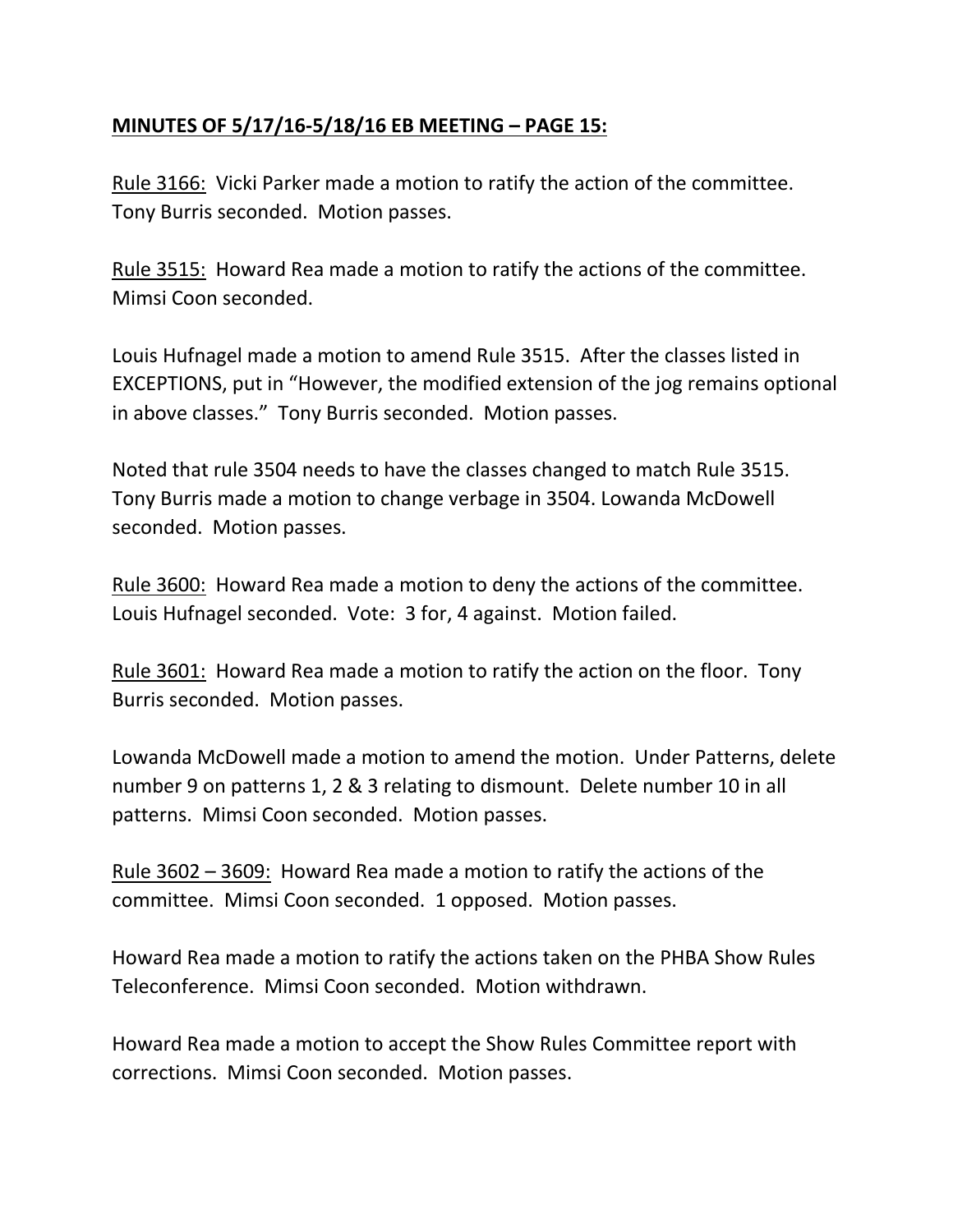# **MINUTES OF 5/17/16-5/18/16 EB MEETING – PAGE 16:**

#### NEW BUSINESS:

Tom Craun stated he believes we need to add leadline classes at the World Show. This would add participation and other organizations offer such classes in Showmanship and Barrels and Poles. President Jones charges Howard Rea and Tom Craun with looking into adding leadline to the World Show in the future and present their findings to the EB.

Vicki Parker reported World Show sponsorships are needed. No deadline as long as they are in before the World Show. Also the World Show Program ad deadline is June 1. Café Marie in Tunica would like to do a wine tasting at their restaurant. It was suggested that they put an ad in the Program and advertise it.

Discussion was had about special events at the World Show and when the EB should be there. Just let Terri Green know what days the EB members are going to be present at the World Show. If EB members receive a complaint from an exhibitor or guest, send them to MaryAnn Fielitz.

President Jones stated there will be an EB conference call on June 13 at 7:30 p.m. CT regarding the lip chain issue.

President Jones also stated there will probably be a conference call after the World Show and then a fall meeting.

11:50 a.m. lunch break – 12:07 p.m. resume

Terri Green presented the revised Novice Amateur Credential Program. Representatives from the Amateur Executive Board, Terri and Ann Jones worked on this Program at the 2016 National Convention. However, it did not get to the floor for vote. The Amateurs want this Program put into effect immediately.

Howard Rea made a motion to accept the Program as presented. Louis Hufnagel seconded. Motion passes.